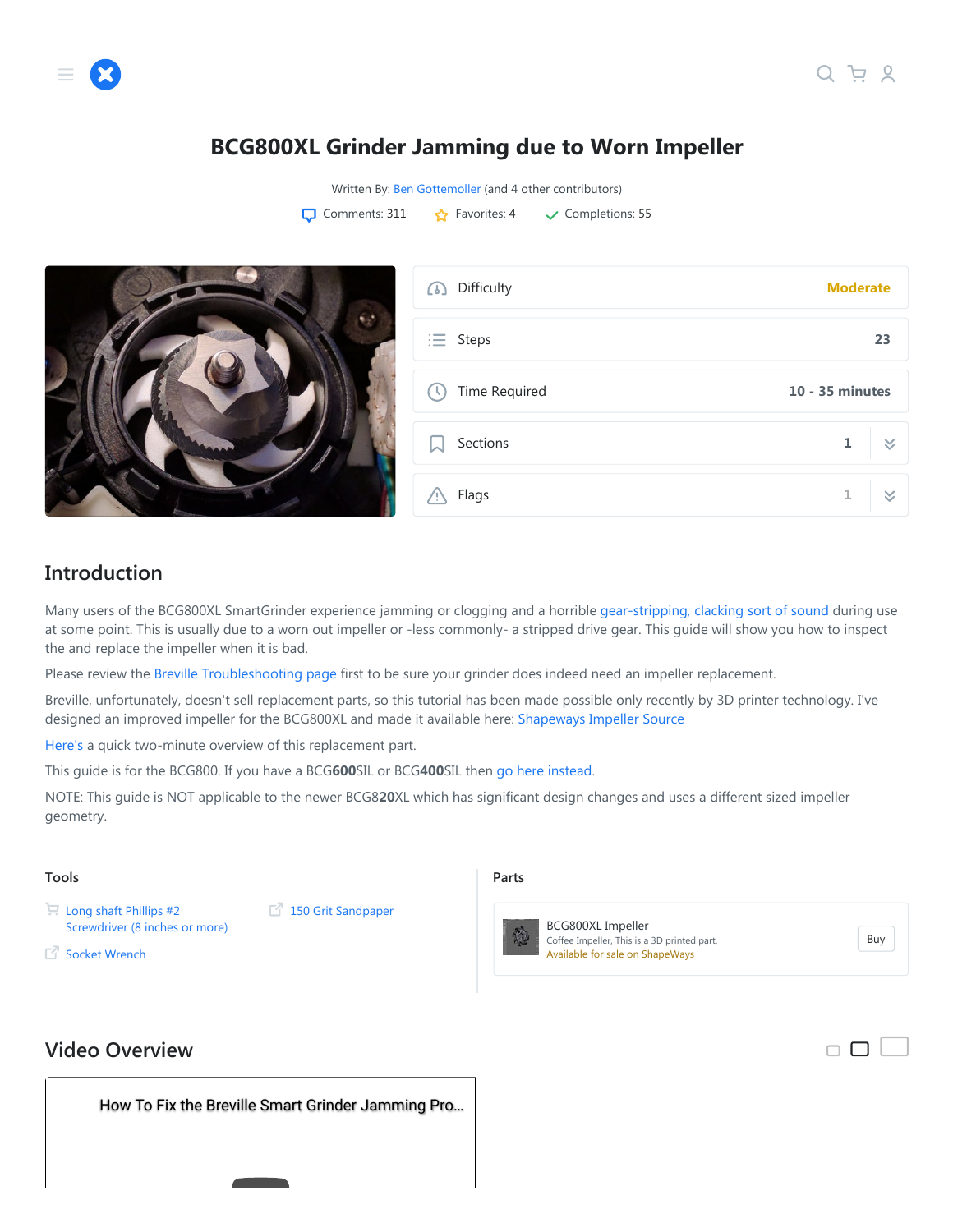

#### <span id="page-1-0"></span>**Step 1** [Inspect your grinder impeller](#page-1-0)





- $\triangle$  Unplug your grinder before completing this repair to avoid electric shock.
- Remove the hopper and take the upper burrs out. Empty out any coffee grounds (An air gun or vacuum helps) and then inspect the impeller blades.  $\bullet$
- If the impeller can fit through the hole (ie: be removed just by taking out the lower burr) then it definitely needs replacement. ò
- A good impeller should not be removable without disassembly and the tips of the impeller blades should not be visible.  $\bullet$
- If your impeller is made of **stainless steel** rather than plastic you likely have a newer model with significant design changes (eg: BCG8**20**). Stainless steel should not wear out and so your problem is elsewhere.

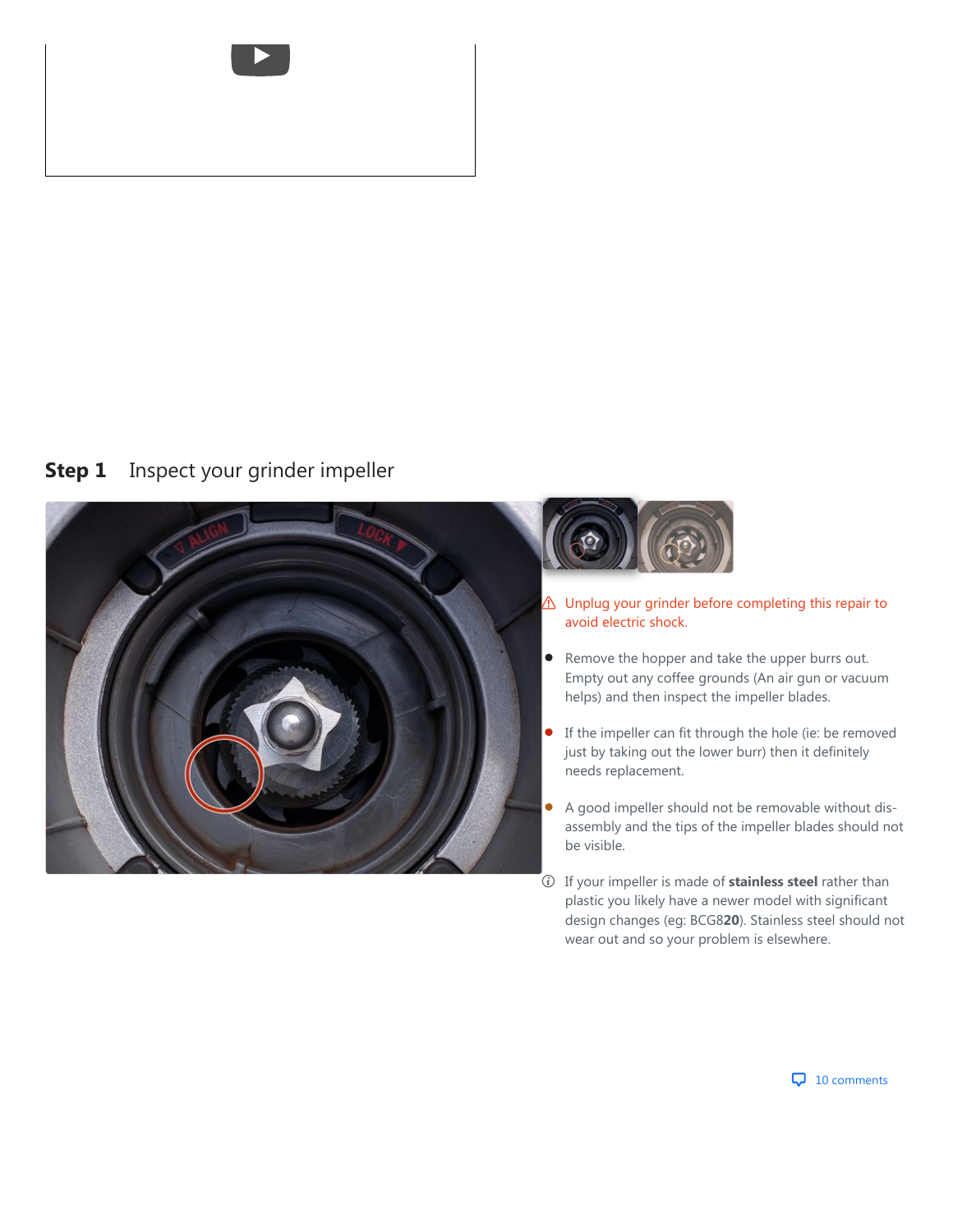#### <span id="page-2-0"></span>**Step 2** [Obtaining a new impeller](#page-2-0)





- I modeled and 3D printed this replacement part it several times at the local library. I've made the final design available for printing at www.shapeways.com (See link below). Of course, you can also model your own design if you wish to spend the time.  $\bullet$
- **[Shapeways BCG800XL Impeller Shop](https://www.shapeways.com/product/NASLAGCCP/breville-coffee-grinder-impeller-upgrade)**
- [Here's a video](https://youtu.be/zB5F9ha1-zs) with some background on the Shapeways part.  $\bullet$ 
	- After nearly 2 years of roughly 3-double shots per day (~54 grams per day) , I did a full teardown to see how the design was holding up. I am very [happy with the results, and you can see the full](https://photos.app.goo.gl/868a5ReyM2XAyjZq8) details here.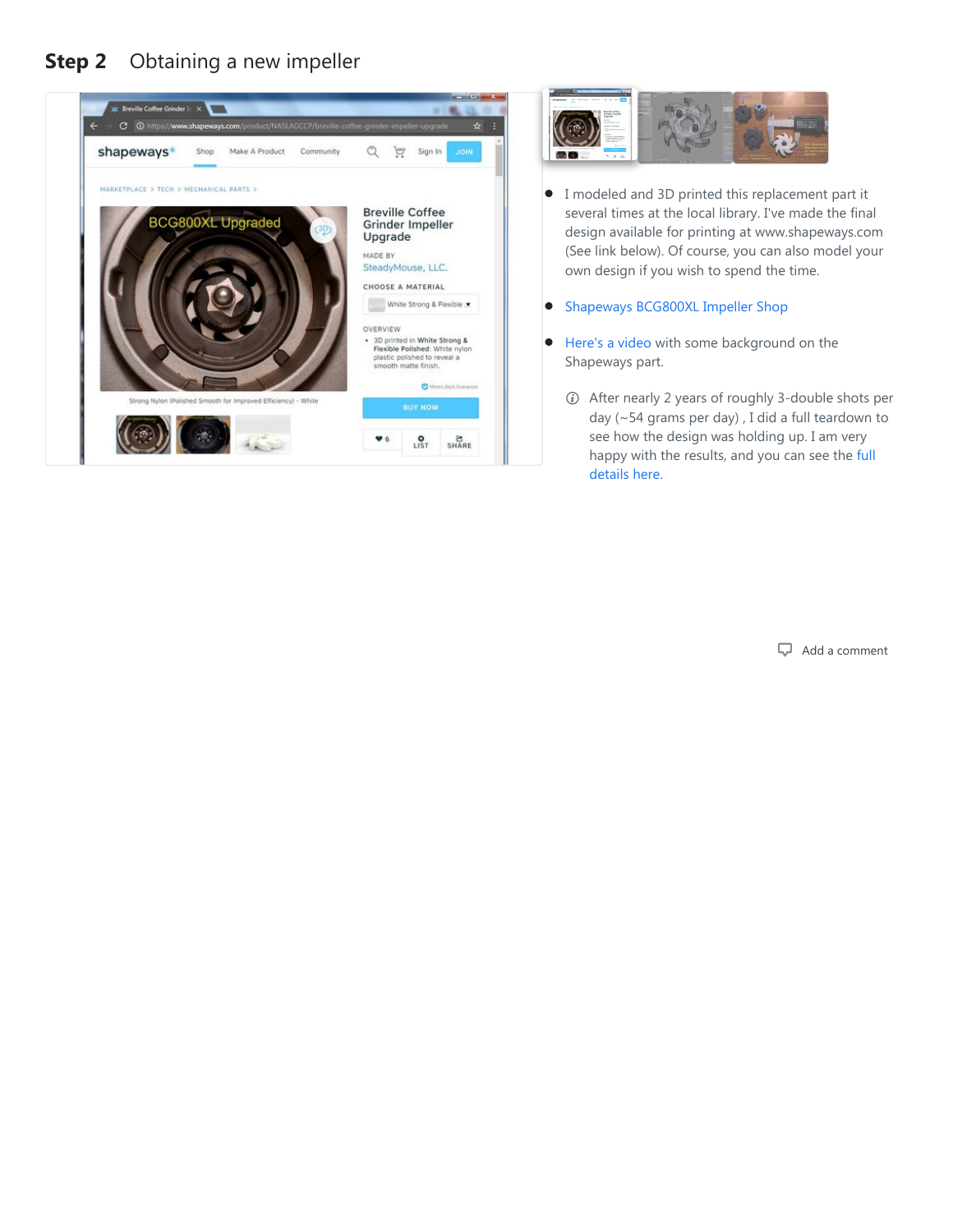# <span id="page-3-0"></span>**Step 3** [Tools you'll need](#page-3-0)

| Wou'll need either a 10mm socket with ratchet or a 10mm wrench. | You'll need either a 10mm socket with ratchet or a<br>$\bullet$<br>10mm wrench.                           |  |  |
|-----------------------------------------------------------------|-----------------------------------------------------------------------------------------------------------|--|--|
|                                                                 | A #2 Phillips screwdriver with 8 inches of shaft or<br>longer, and preferably with magnetic tip.          |  |  |
|                                                                 | You can rub a magnet against the tip to temporarily<br>(i)<br>magnetize it.                               |  |  |
|                                                                 | The sandpaper and file are only necessary if the 3D<br>$\bullet$<br>printed impeller isn't a perfect fit. |  |  |
|                                                                 |                                                                                                           |  |  |
|                                                                 |                                                                                                           |  |  |

**4** 3 comments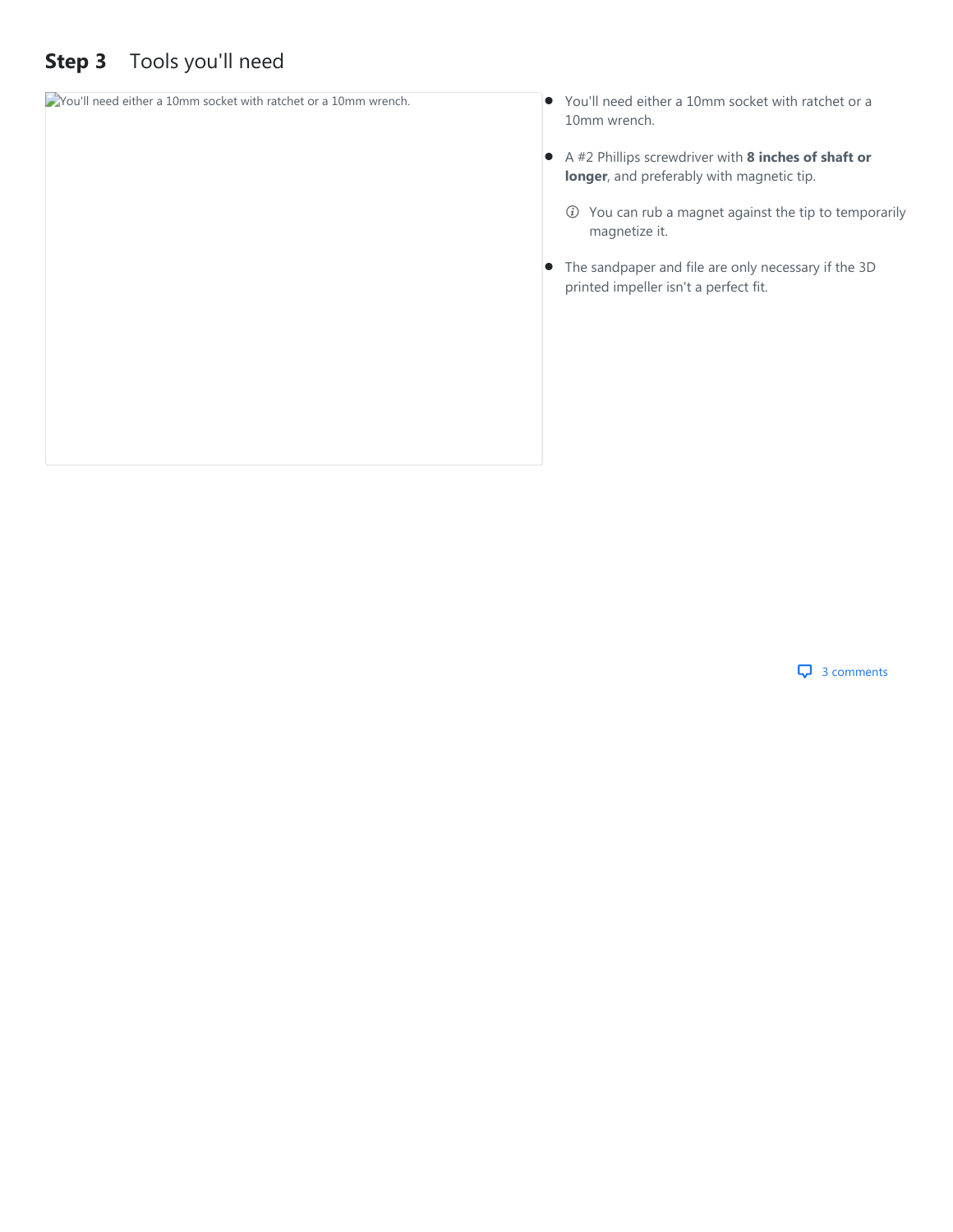#### <span id="page-4-0"></span>**Step 4** [Remove hopper, upper burrs, and lower burrs](#page-4-0)



**4** 2 comments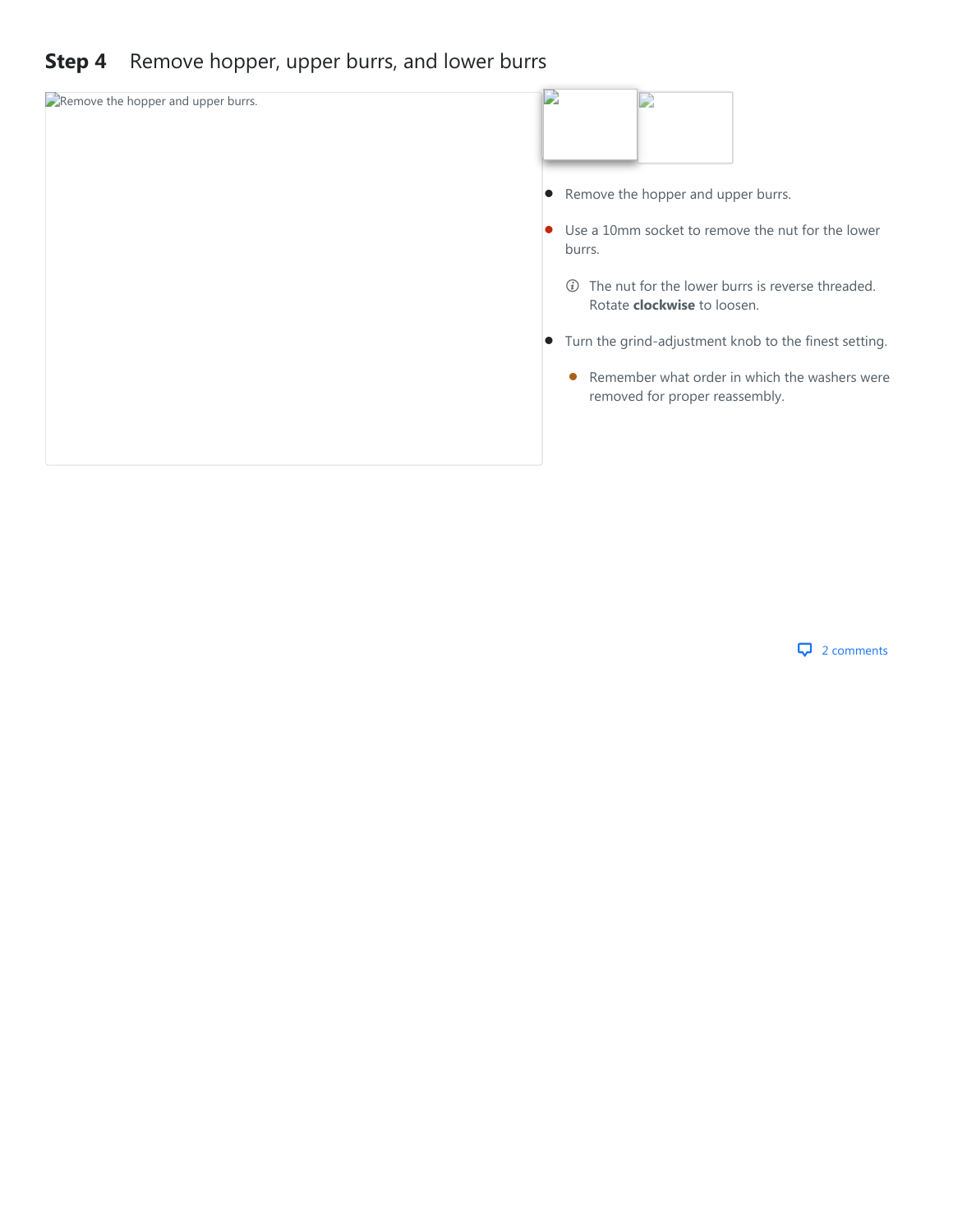# <span id="page-5-0"></span>**Step 5** [Remove the base](#page-5-0)

| $\Box$ Unwrap the power cord and remove the 4 screws from the base. | D<br>D                                                                                               |
|---------------------------------------------------------------------|------------------------------------------------------------------------------------------------------|
|                                                                     | • Unwrap the power cord and remove the 4 screws from<br>the base.                                    |
|                                                                     | • Remove the four rubber pads                                                                        |
|                                                                     | • Slide the power cord through the hole in the base while<br>lifting the base away from the grinder. |
|                                                                     |                                                                                                      |
|                                                                     |                                                                                                      |
|                                                                     |                                                                                                      |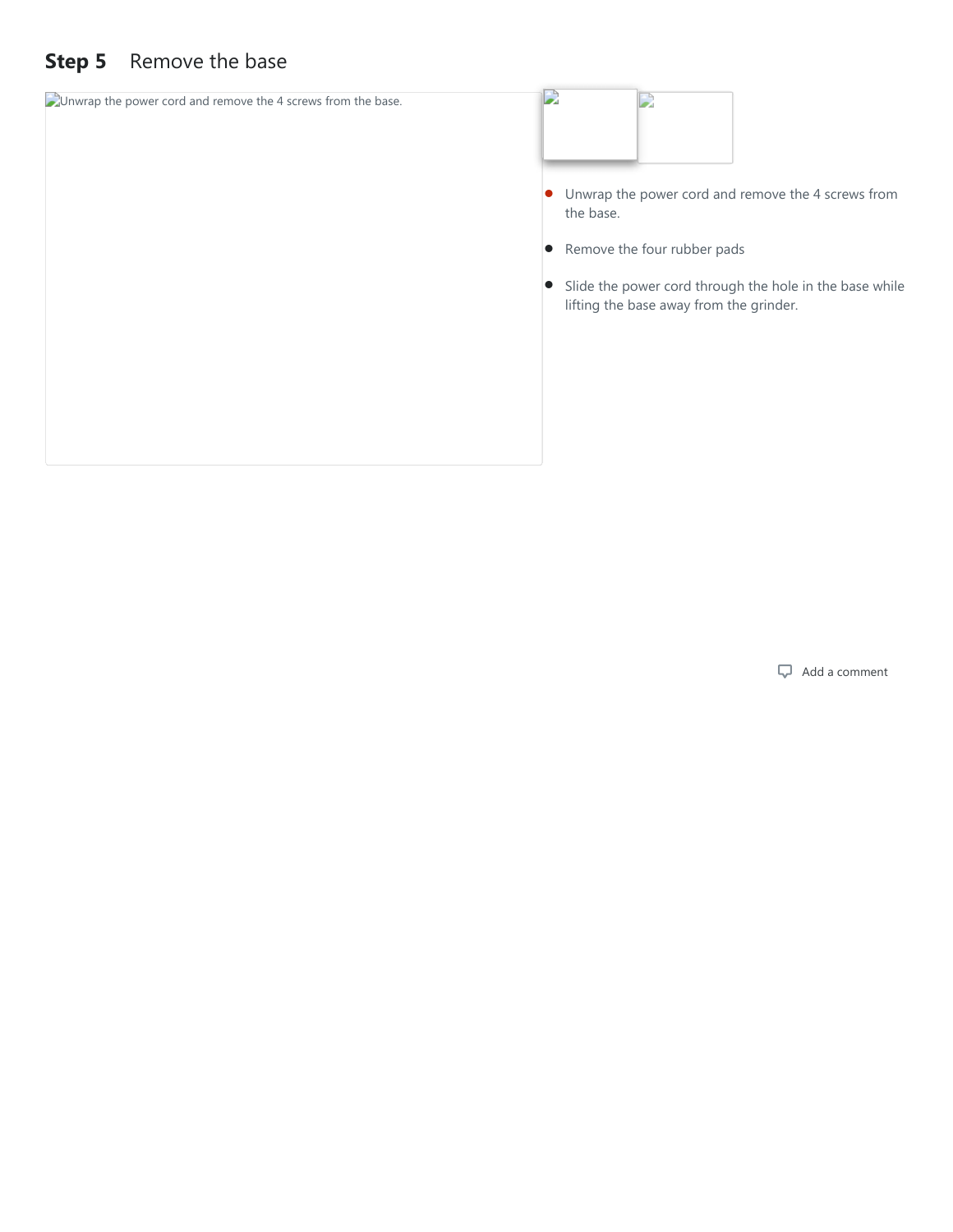# <span id="page-6-0"></span>**Step 6** [Remove 4 screws holding the top on](#page-6-0)

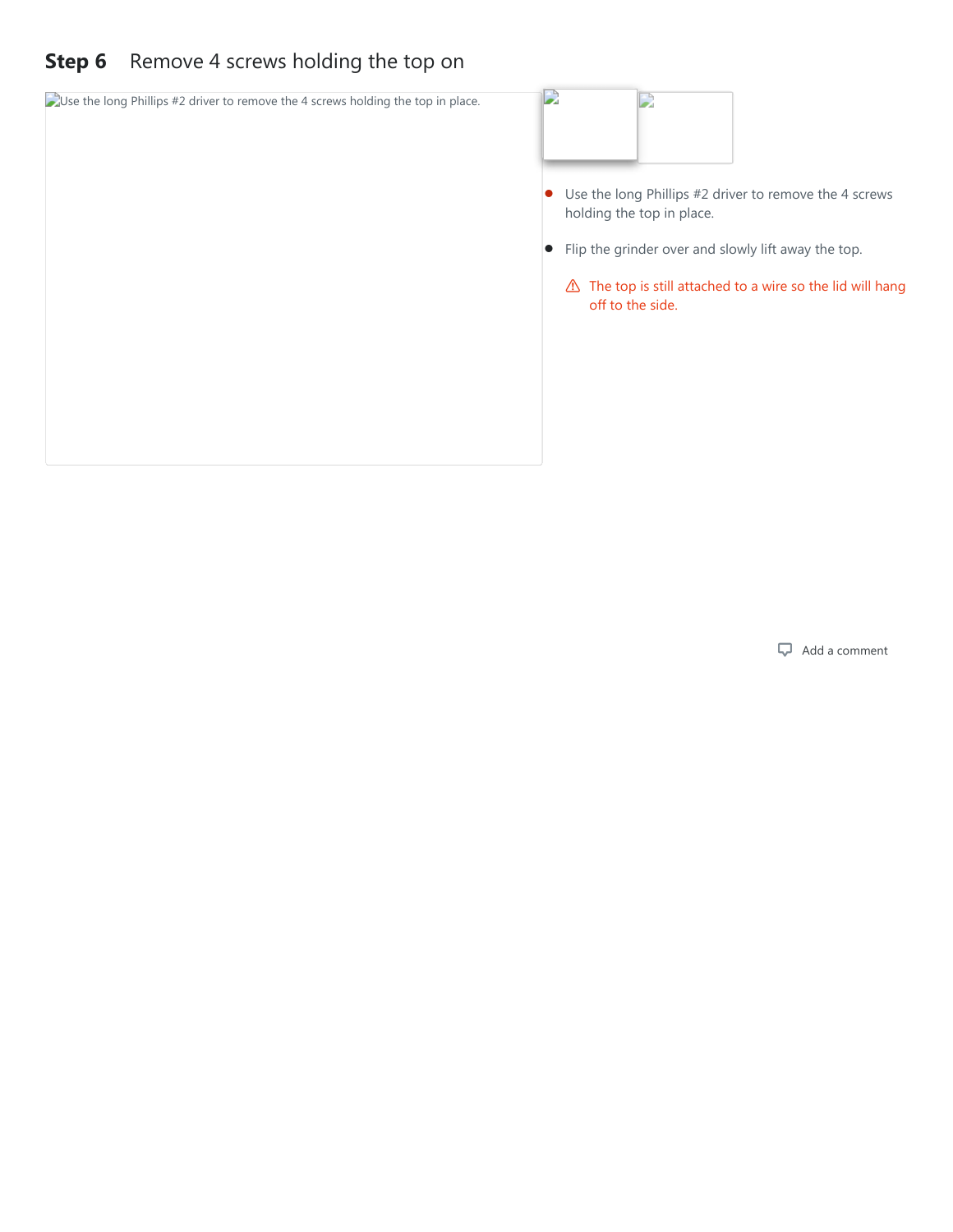# <span id="page-7-0"></span>**Step 7** [Remove the front display](#page-7-0)

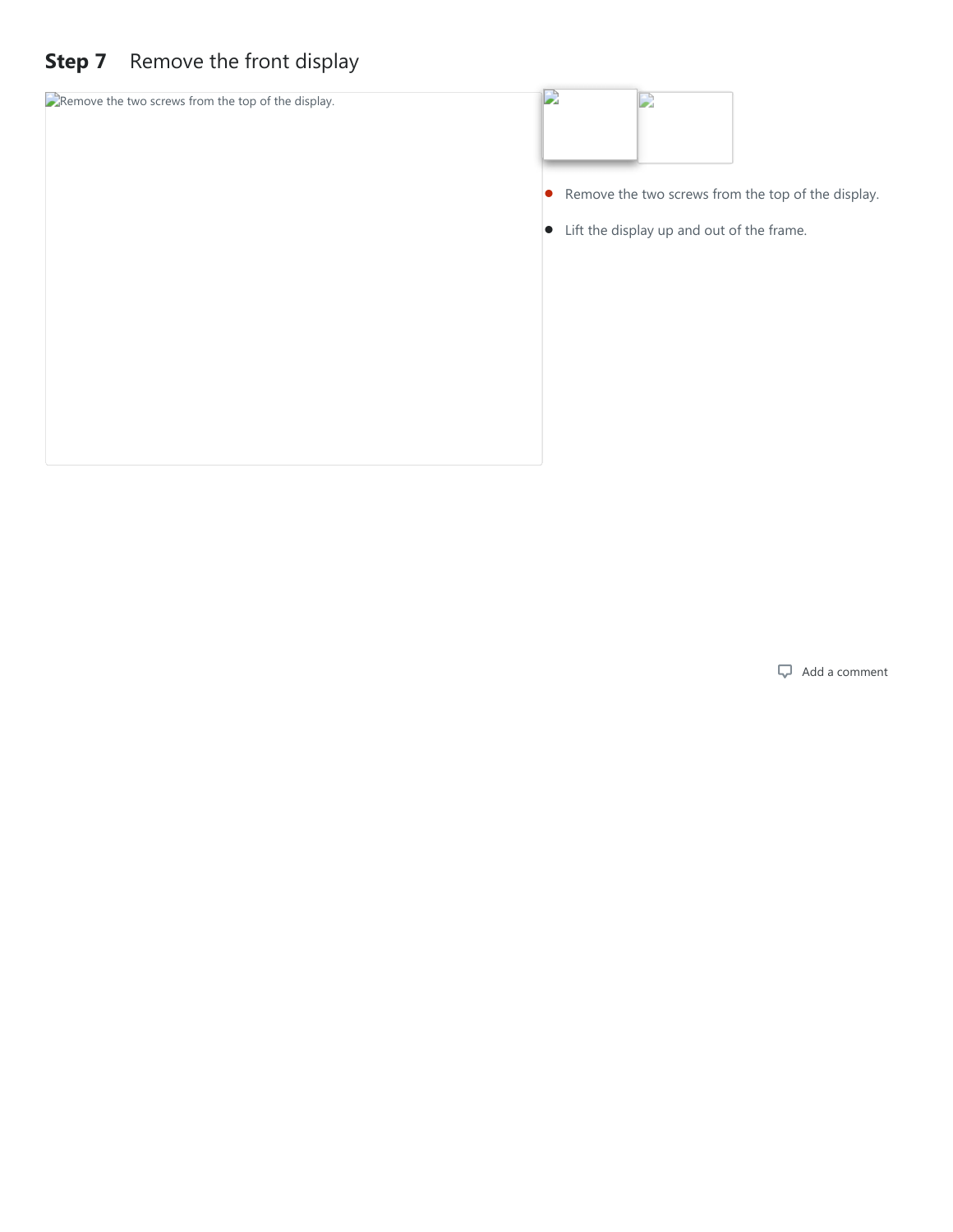# <span id="page-8-0"></span>**Step 8** [Gear / Burr holder Assembly Removal](#page-8-0)



**If pulling straight up isn't working, try curling your** fingers under just one side of the white gear, and prying upwards until that side pops free a little. Then do the other side.

**4** 15 comments

#### **Bad Laptop Battery? You can fix that.**

Replace your PC battery with our all-in-one Fix Kit.

**[Shop PC Batteries](https://www.ifixit.com/PC-Laptop-Batteries)**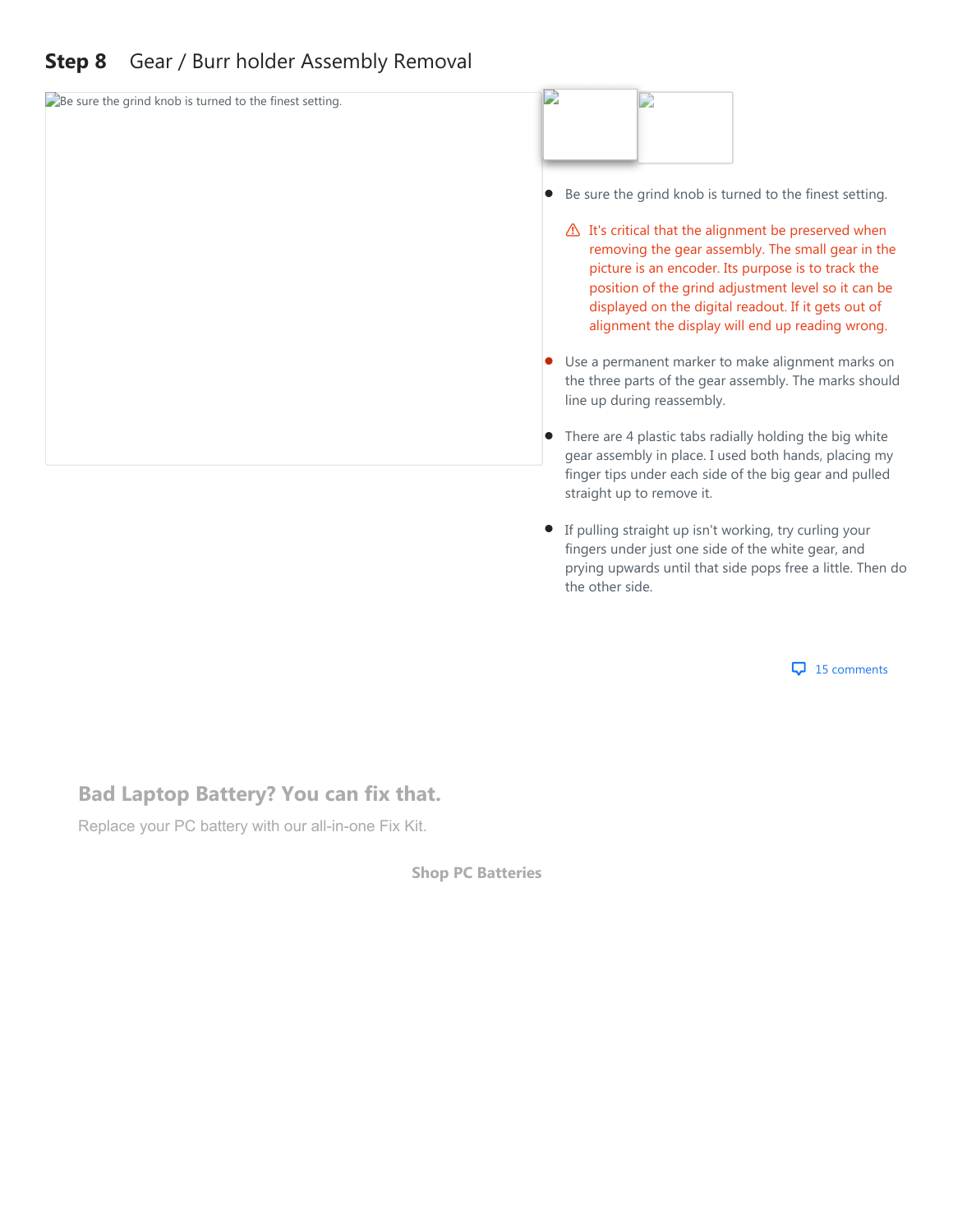#### <span id="page-9-0"></span>**Step 9** [Worn impeller removal](#page-9-0)

 $\Box$  Lift out the old impeller making sure the TWO thin steel washers underneath the impeller do not fall out. These are very important for the overall height of the lower burr and thus grind fineness.



- Lift out the old impeller making sure the **TWO thin steel washers** underneath the impeller do not fall out. These are very important for the overall height of the lower burr and thus grind fineness.  $\bullet$
- NOTE: Discard the fibrous felt ring below the impeller. It is usually in pretty bad shape. This piece is no longer needed as the new impeller design hugs the bushing pedestal more closely and does a good enough job keeping grounds away from the bushing and drive shaft.  $\bullet$

**4** comments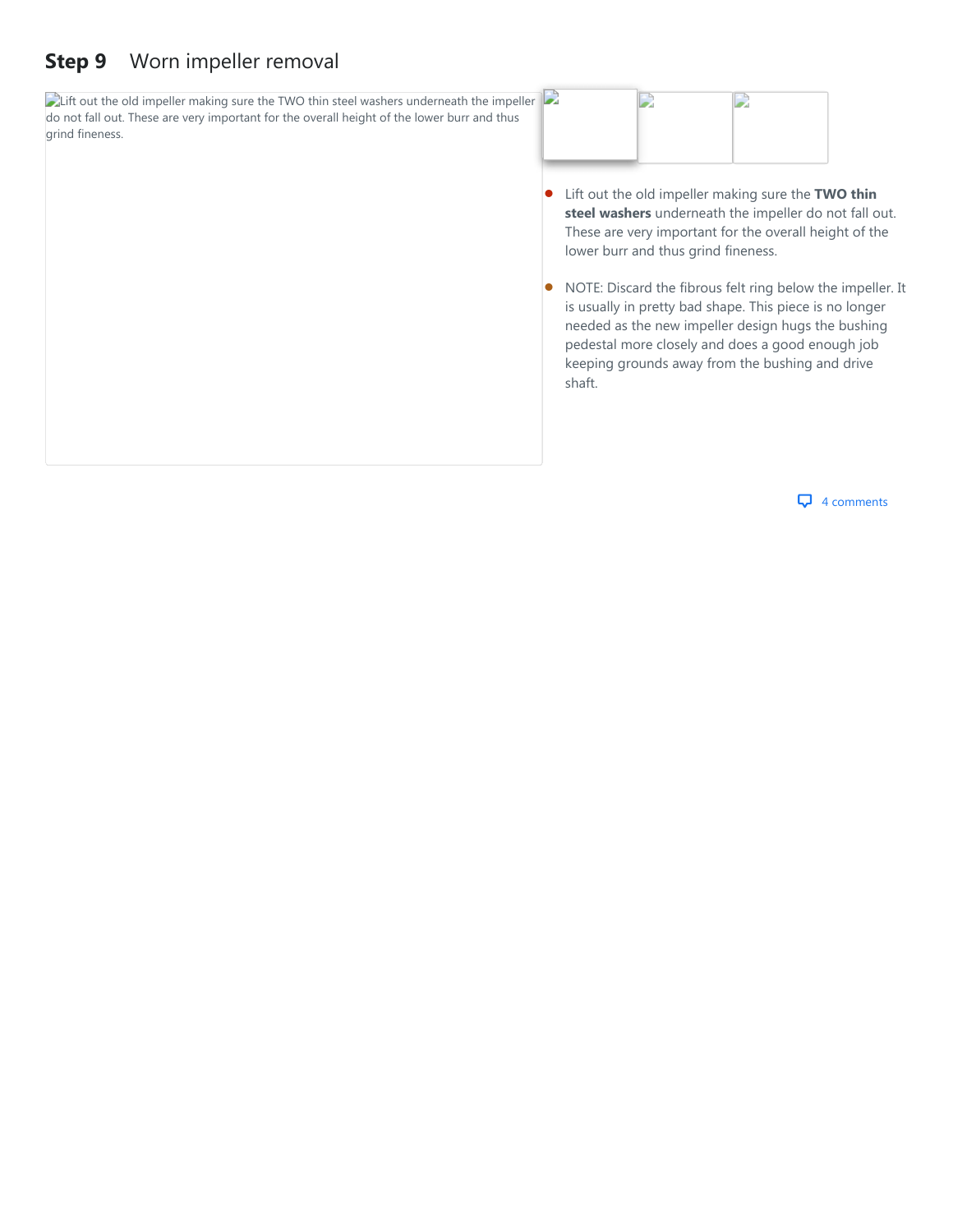#### <span id="page-10-0"></span>**Step 10** [Clean the exit chute and rinse the new impeller](#page-10-0)

While it's accessible, use compressed air or toothpick to clean out the exit chute so it's free of any compacted coffee.



- While it's accessible, use compressed air or toothpick to clean out the exit chute so it's free of any compacted coffee.
- Give your new replacement impeller a quick rinse with soap and water. Then pat it down with a towel. This prevents static charge during first grinding.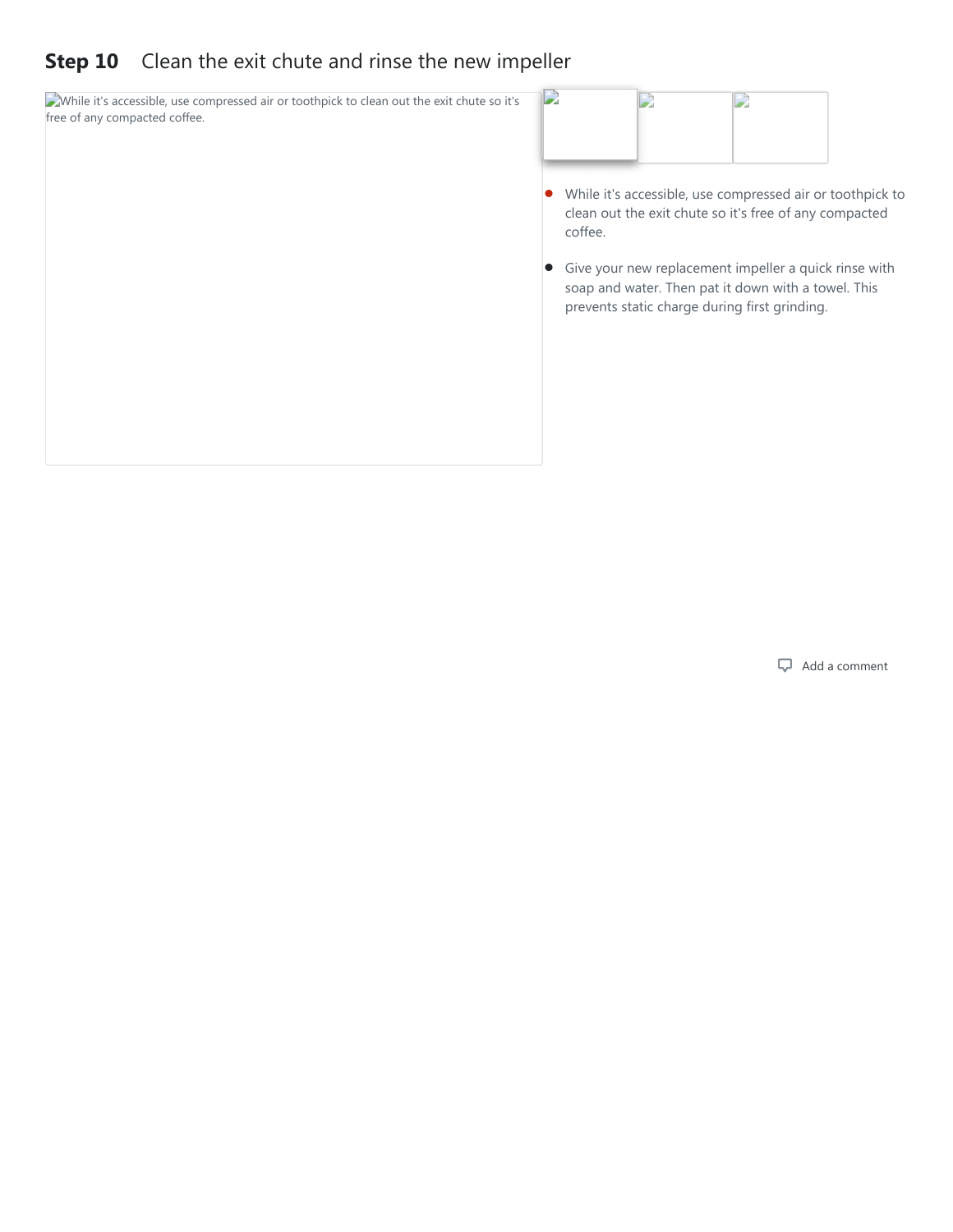#### <span id="page-11-0"></span>**Step 11** [Installing the 3D Printed Impeller Replacement](#page-11-0)

 $\Box$ It is important for the 3D printed part to fit properly. Tolerances of the design error on the  $\Box$ D tight side. It is important for the 3D printed part to fit properly.  $\bullet$ Tolerances of the design error on the tight side. • Check that the burr drive pegs fit the holes of the conical burrs. If it's too tight, apply a small amount of sanding to the impeller and you'll be in good shape. Do not sand the flat part of the center hole. Only sand  $\bullet$ the curved part slightly if needed. The flat part takes the most stress from the drive shaft. The gap here should be small with the new part. If it's  $\bullet$ too tight, you can sand the edges slightly. ● [Here's a video](https://youtu.be/Q8l3dkAJJfA) of the fit-up with the Shapeways printed part.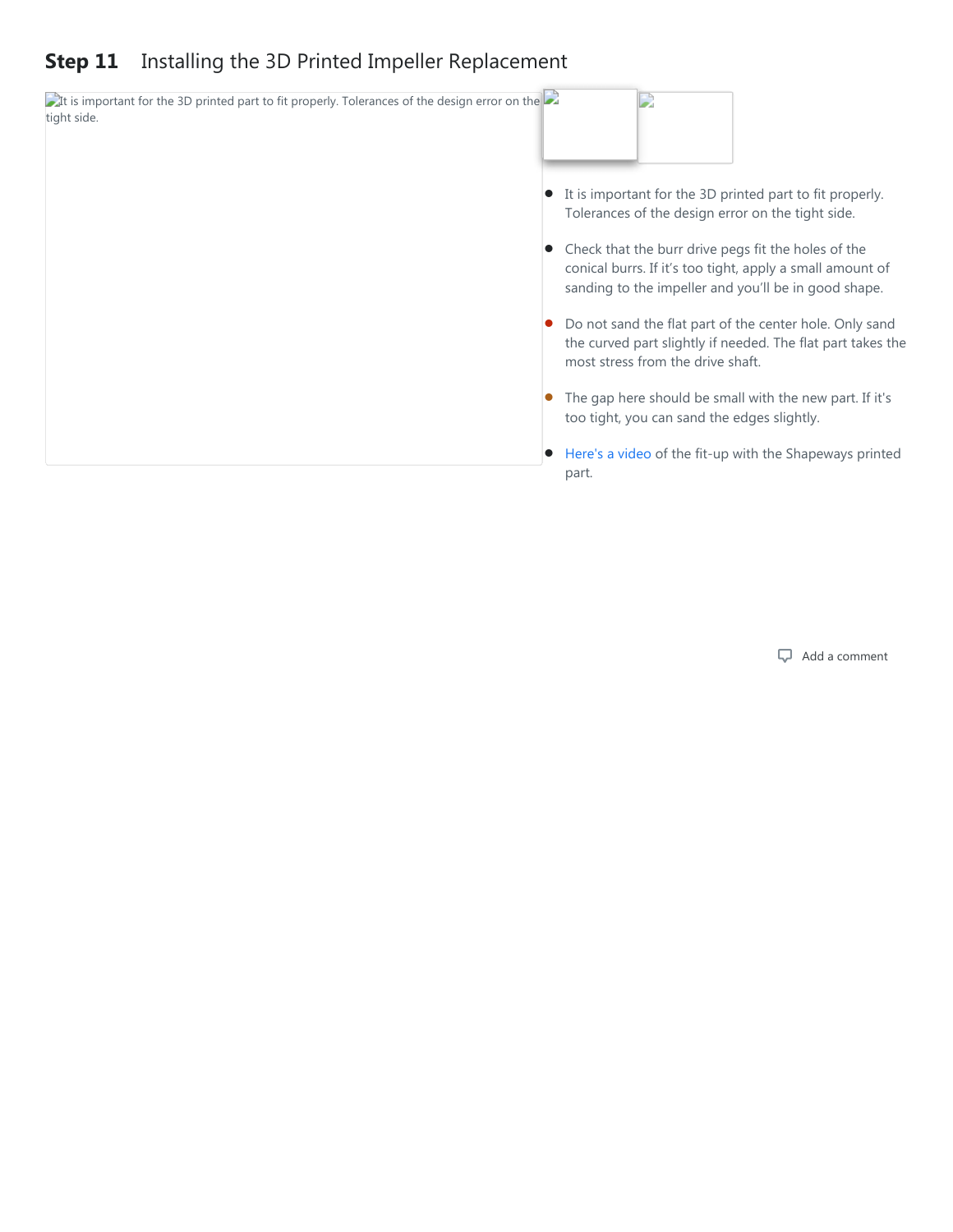### <span id="page-12-0"></span>**Step 12** [Checking Fit and Burr Elevation](#page-12-0)

Before reassembly, check that the conical lower burr and impeller fit well onto the driveshaft with both steel washers underneath. Make sure all parts in the cutaway diagram are accounted for.



- Before reassembly, check that the conical lower burr and impeller fit well onto the driveshaft with both steel washers underneath. Make sure all parts in the cutaway diagram are accounted for.  $\bullet$
- The lip on the drive shaft should be within about 0.5mm of the top surface of the conical burr. When the nut is tightened it will squish to about flush.  $\bullet$
- If the burr is too high above the lip on the shaft (higher than in the pic), try putting the acorn nut + washers on (See 7, 8, 9 in the pic), tightening hard, and then taking it back off.
- $\bullet$  If the lower burr is still sitting too high on the shaft, take a quick detour to [Step 20](#page-20-0) and then come back.

#### One comment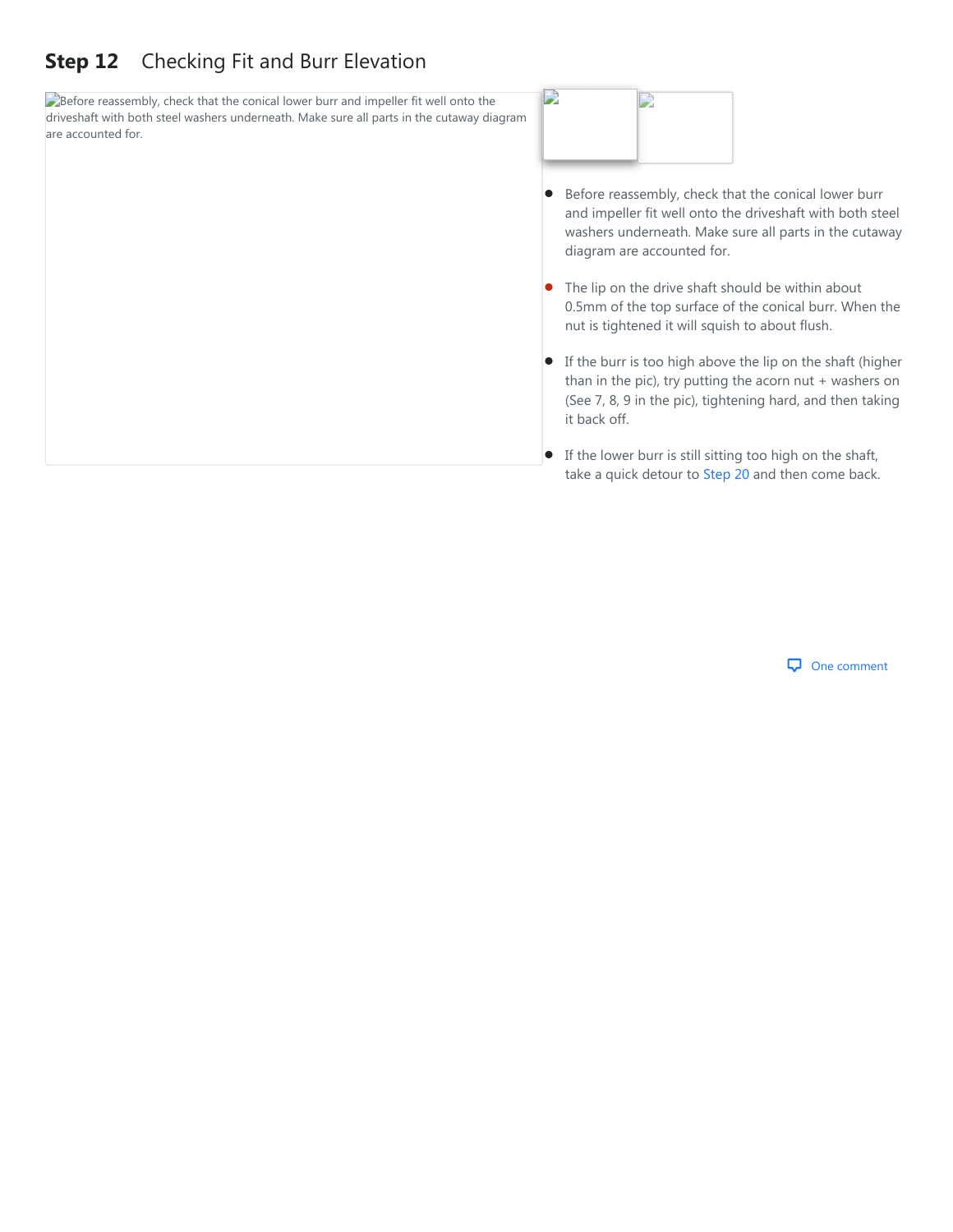# <span id="page-13-0"></span>**Step 13** [Reinstall the Gear / Burr holder assembly](#page-13-0)

| With the following pieces aligned carefully set the gear assembly into place: | D                                                                                                                       |  |  |  |  |
|-------------------------------------------------------------------------------|-------------------------------------------------------------------------------------------------------------------------|--|--|--|--|
|                                                                               |                                                                                                                         |  |  |  |  |
|                                                                               | With the following pieces aligned carefully set the gear<br>assembly into place:                                        |  |  |  |  |
|                                                                               | Avoid rotating these pieces to maintain alignment.                                                                      |  |  |  |  |
|                                                                               | As you set the assembly into place, make sure the<br>two stop-screws are on the left side of the black<br>plastic stop. |  |  |  |  |
|                                                                               | Align the large peg with the wide slot.                                                                                 |  |  |  |  |
|                                                                               | Align and the small peg with the small slot.                                                                            |  |  |  |  |
|                                                                               | • Press down on the gear assembly to snap it into place.                                                                |  |  |  |  |
|                                                                               | Once in place, rotate the coarseness knob through the<br>full range to make sure it's all working.                      |  |  |  |  |

Watch the reinstallation video [here](https://youtu.be/1lL8BInrki8?t=15m41s) for clarification.

#### **4** 2 comments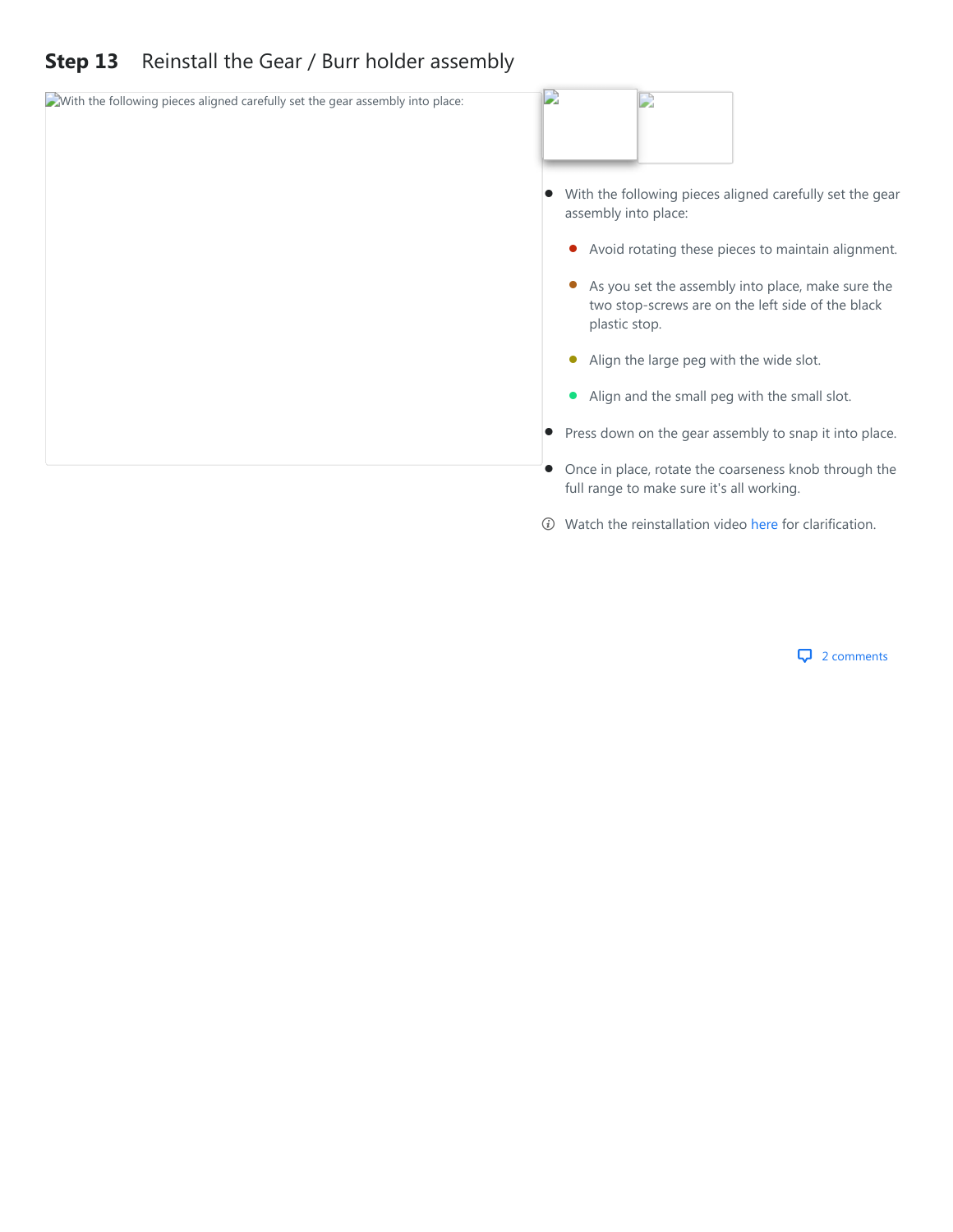## <span id="page-14-0"></span>**Step 14** [Optional Modification for Better Grind Adjustment Range](#page-14-0)

Advanced Modding Tip: If you want greater grind-control range, you can back out the two screws in the big gear in the photo. You will then be able to adjust the grind much beyond the normal range. Caveats: Go too fine and the grounds become like paste and it will certainly jam. Also, you must not adjust too fine or the burrs will hit!

- Advanced Modding Tip: If you want greater grindcontrol range, you can back out the two screws in the big gear in the photo. You will then be able to adjust the grind much beyond the normal range. Caveats: Go too fine and the grounds become like paste and it will certainly jam. Also, you must not adjust too fine or the burrs will hit!
- Note: The encoder driven by the little gear also has a hard stop built into it. You will still run into this stop if you keep turning the adjustment knob.  $\bullet$
- DISCLAIMER: This step is completely optional. It is up to you and ultimately your responsibility if you choose to do it. Understand the risks of jamming and burrs hitting. Also be aware of the possibility that others may use your grinder and need to be informed of the modification. You do this unnecessary and optional step at your own risk.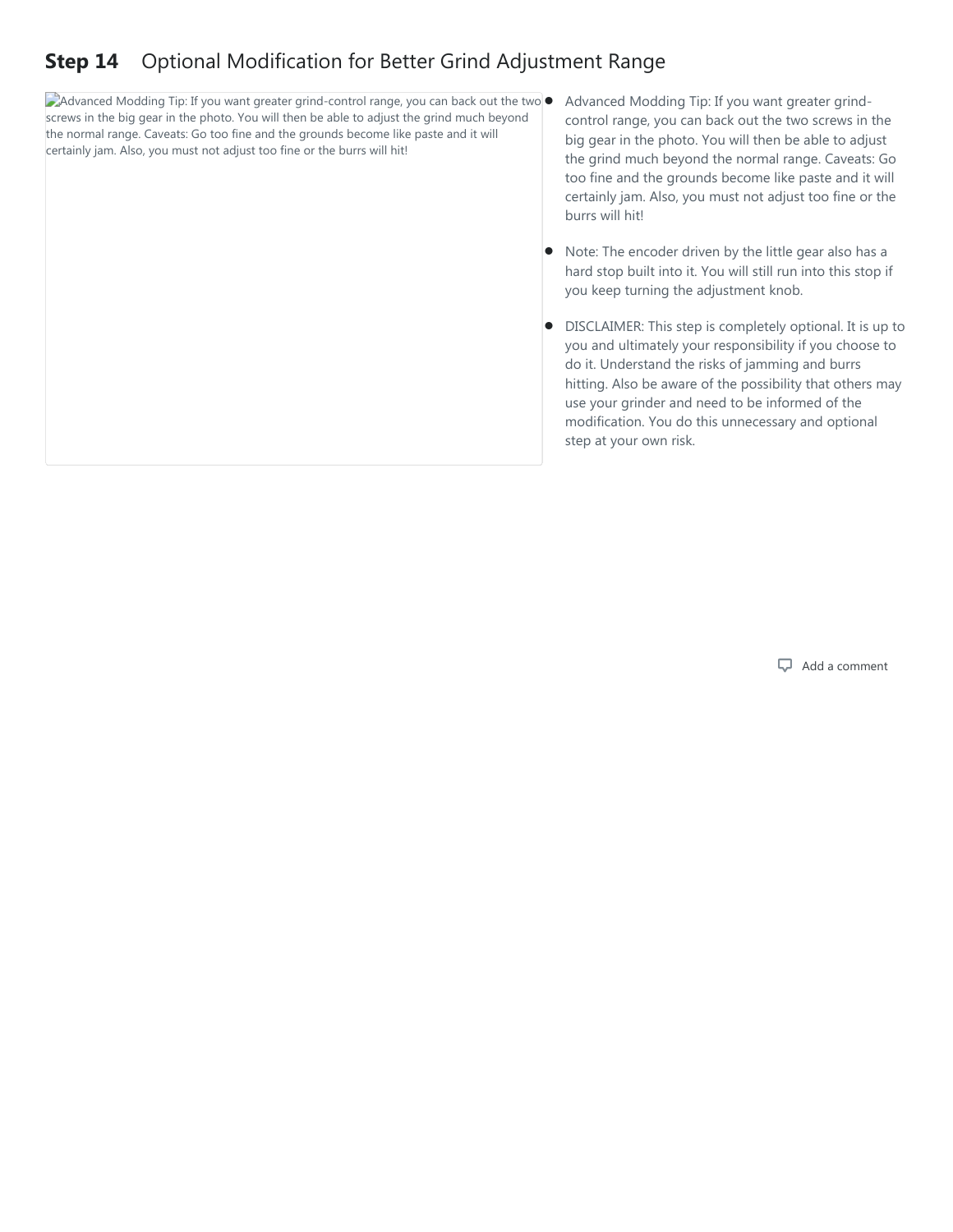#### <span id="page-15-0"></span>**Step 15** [Reinstall the Display and the Conical Lower Burr](#page-15-0)

- $\Box$ Place the display back into the frame and screw in the two screws that hold it in place.  $\bullet$
- two screws that hold it in place. • Place the display back into the frame and screw in the
	- Put the conical burr in place making sure it sets on the drive pegs of the new impeller properly.
	- Place the washers on while maintaining their original order. ie: Flat washer on the bottom, split washer on top.
	- **•** Tighten the **reverse threaded** 10mm nut.
		- $\odot$  Tighten the nut as hard as you can. The impeller, being plastic, has a small amount of springiness to it and must be squashed hard so that the height of the lower burr does not vary. If you find that the burrs are too close after you're all done, then this is the reason. Tighten until the motor begins to move, and then give it an extra wack.
	- Check the grind knob to be sure it has full range of motion.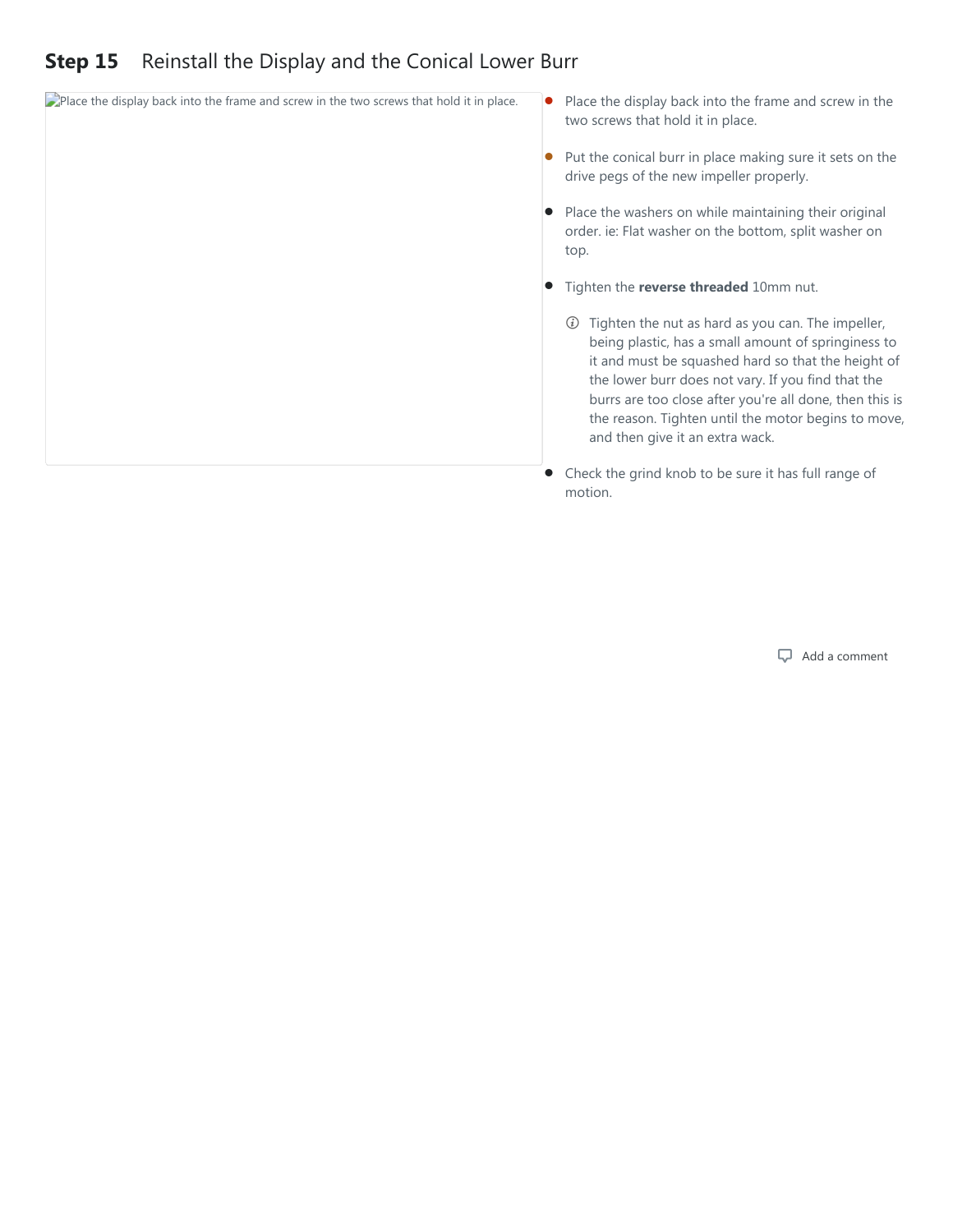#### <span id="page-16-0"></span>**Step 16** [Put the top back on and screw it back in](#page-16-0)

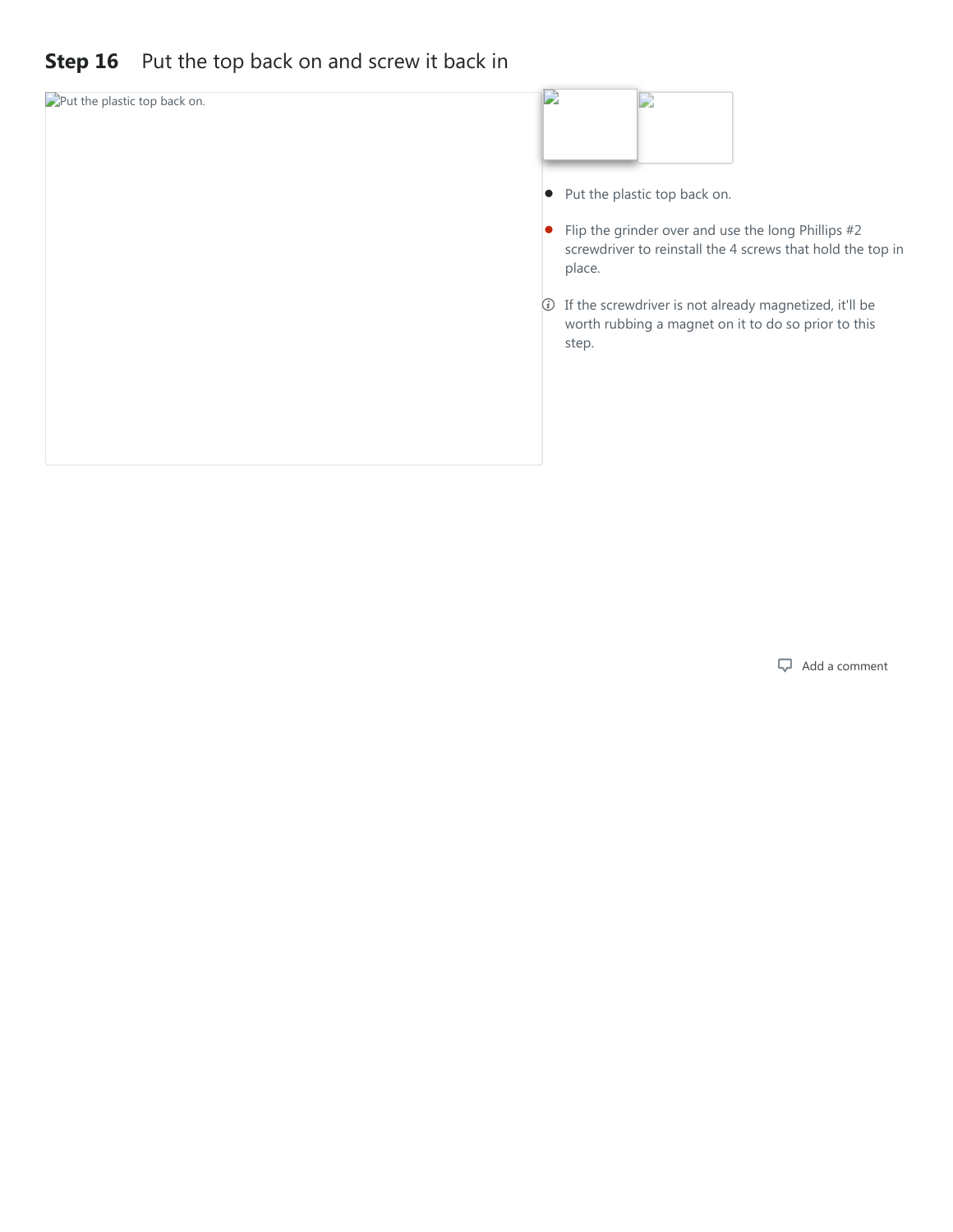# <span id="page-17-0"></span>**Step 17** [Reinstall the bottom](#page-17-0)

- Put the four rubber feet back in place. **Put the four rubber feet back in place.** Put the four rubber feet back in place.
	- Screw back in the four base screws.
	- Re-wrap the cord.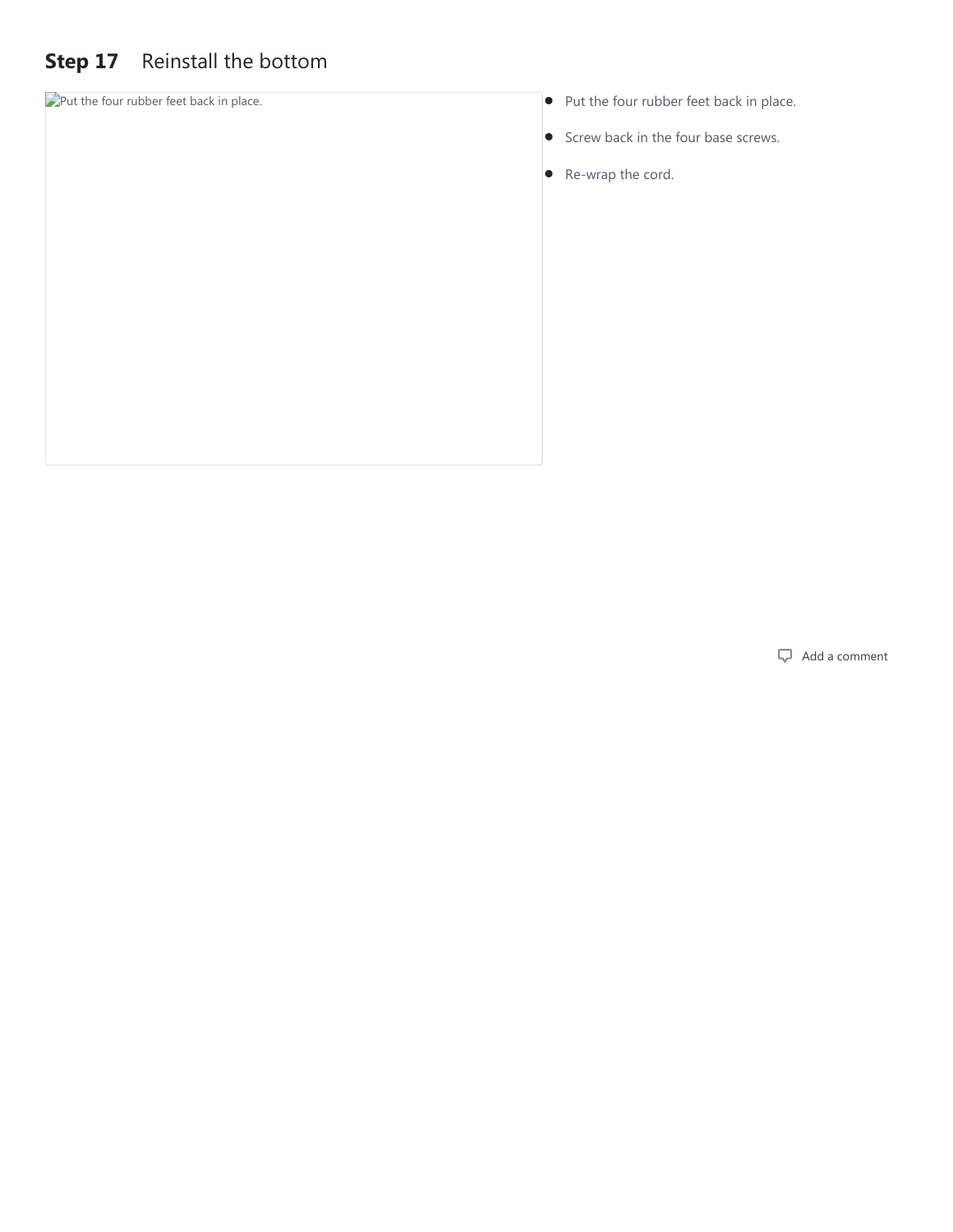#### <span id="page-18-0"></span>**Step 18** [Reinstall upper burrs and hopper](#page-18-0)

| $\Box$ Put the upper burr back on and reinstall the hopper (without coffee beans yet). | D                                                                                                                                                                                                    |  |  |  |  |  |
|----------------------------------------------------------------------------------------|------------------------------------------------------------------------------------------------------------------------------------------------------------------------------------------------------|--|--|--|--|--|
|                                                                                        | Put the upper burr back on and reinstall the hopper<br>(without coffee beans yet).                                                                                                                   |  |  |  |  |  |
|                                                                                        | Run the (empty) grinder briefly to make sure it all<br>sounds OK. Try both coarse and fine grind settings.                                                                                           |  |  |  |  |  |
|                                                                                        | If all sounds well, add some coffee to the hopper. Dial<br>in the grind and try it out! If something seems off, see<br>the troubleshooting steps below or refer to the<br>troubleshooting page here. |  |  |  |  |  |
|                                                                                        | There is a bit of a break-in period the first week where<br>the new impeller gets a protective coffee coating. It is<br>recommended using a medium or light roast during<br>this time.               |  |  |  |  |  |
|                                                                                        | Congrats on using 3D printing to repair something!<br>Enjoy your coffee! Godspeed! Deus tecum.                                                                                                       |  |  |  |  |  |

If you thought this guide was thorough, you should see our primary work. SteadyMouse LLC helps folks with Parkinson's disease use their mouse again. Come check us out anytime at [https://www.steadymouse.com](https://www.steadymouse.com/) and perhaps help us spread awareness. Cheers!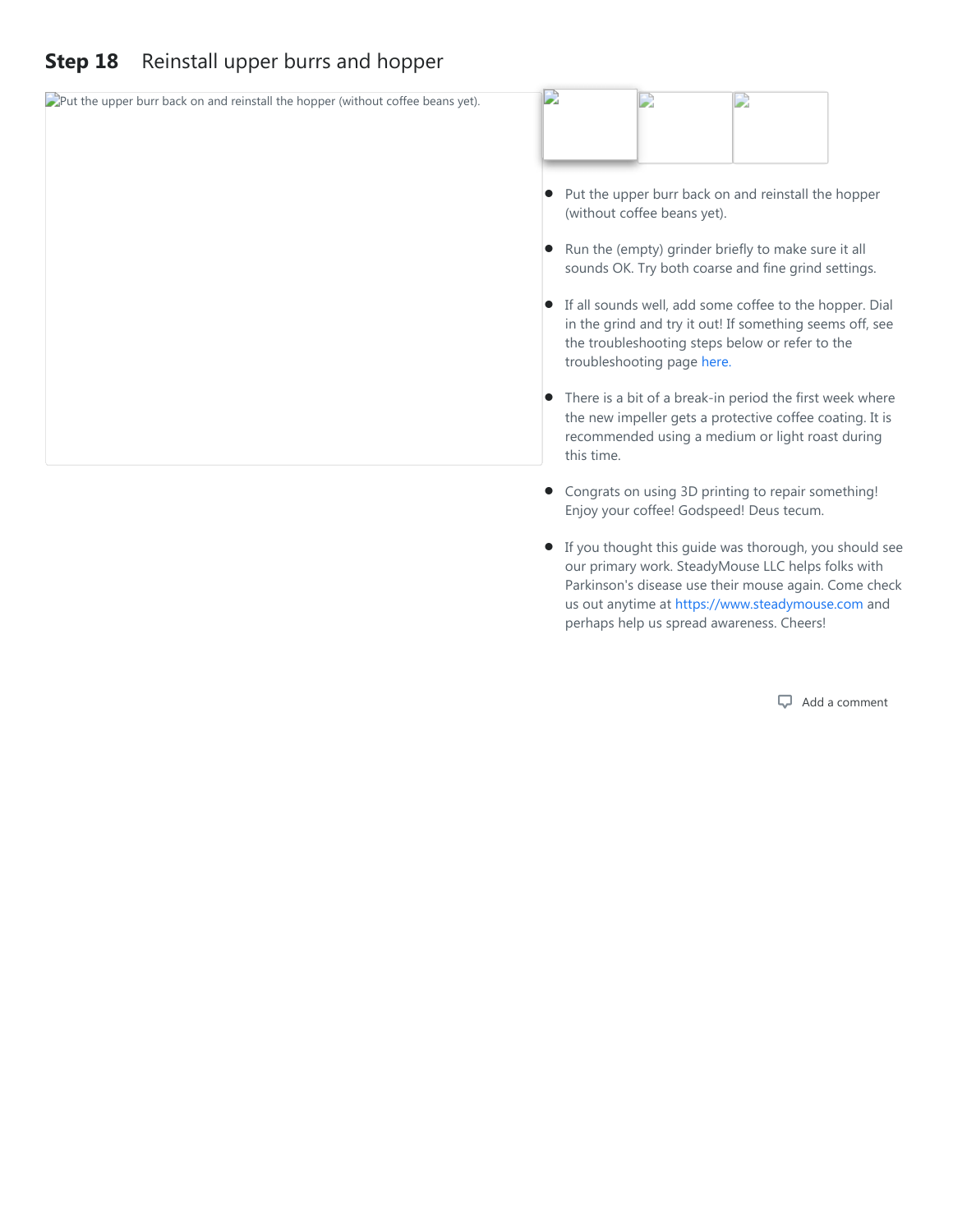#### <span id="page-19-0"></span>**Step 19** [Troubleshooting #1 - Overspray](#page-19-0)

 $\Box$ If you encounter ground coffee escaping the chute and getting on the counter, it may mean your coffee is too dry, humidity is too low (static charge), or even that the grinder chute is too clean.

- If you encounter ground coffee escaping the chute and getting on the counter, it may mean your coffee is too dry, humidity is too low (static charge), or even that the grinder chute is too clean.
- To fix this, try placing a tiny dab of cooking oil on your finger and rubbing it high up inside of the coffee chute. This will allow a fine layer of grounds to coat the walls of the chute.  $\bullet$
- The added friction of the grounds on the wall of the chute should slow the velocity of the grounds down enough that the overspray stops.
- FYI: This whole step happens naturally with oily coffee beans, but takes a little longer than with the vegetable oil trick.
- Also for static charge issues, see here: [https://www.youtube.com/watch?v=T0Dh1W40...](https://www.youtube.com/watch?v=T0Dh1W40ILY)  $\bullet$

**4** comments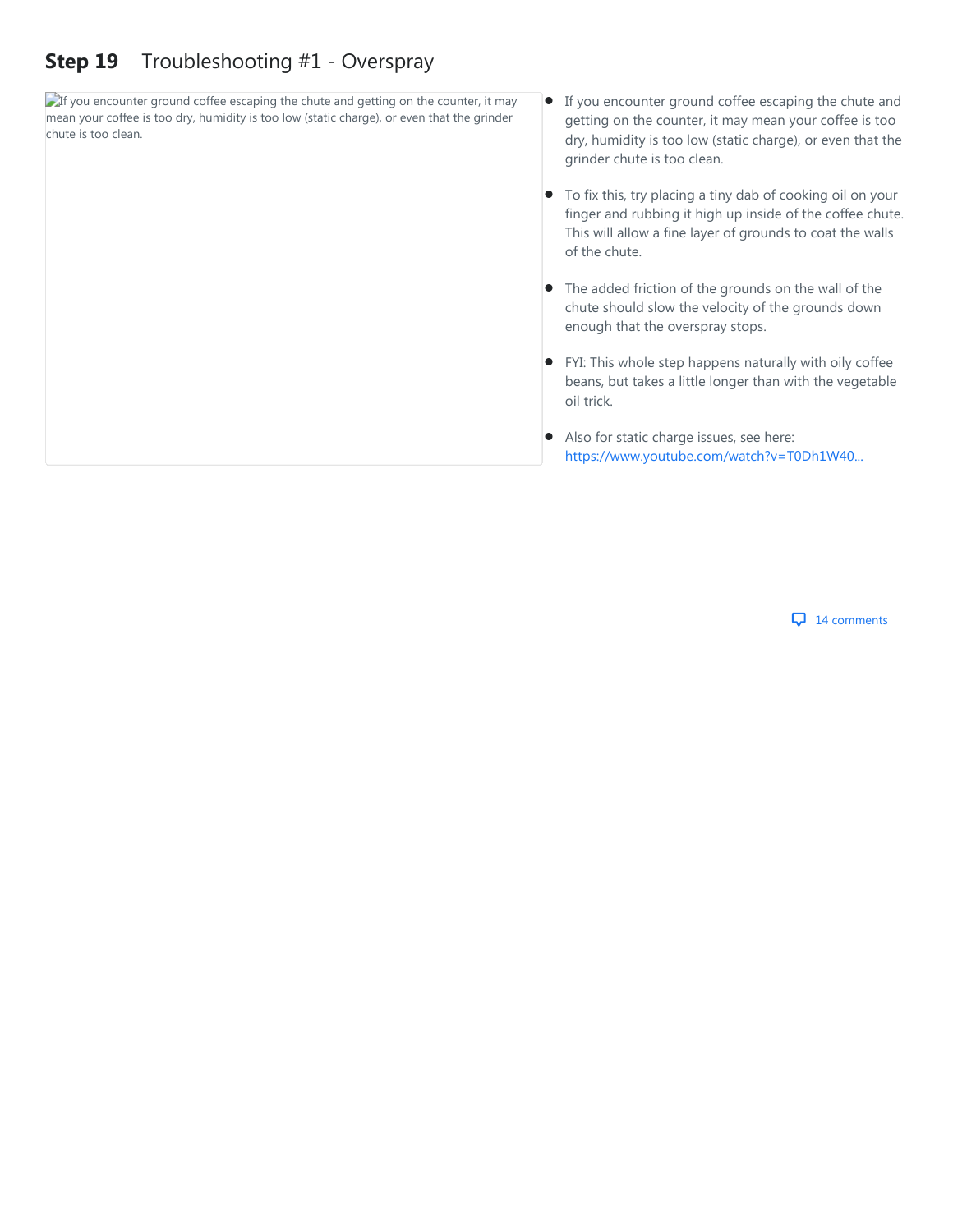#### <span id="page-20-0"></span>**Step 20** [Troubleshooting #2 - Burr Clearance](#page-20-0)

TOO CLOSE (ie: grinding too fine): If the burrs are too close, or even touching (but centered), the nut on the lower burr may not be tight enough. With the ratchet and 10mm socket, give it a quick counter-clockwise jerk. If that fails, recheck your fit-up against the second photo to make sure the lower conical burr is the proper height.



- TOO CLOSE (ie: grinding too fine): If the burrs are too close, or even touching (but centered), the nut on the lower burr may not be tight enough. With the ratchet and 10mm socket, give it a quick counter-clockwise jerk. If that fails, recheck your fit-up against the second photo to make sure the lower conical burr is the proper height.
- If it's clear that the lower burr is sitting too high on the impeller, see the 3rd picture and sand the area highlighted in RED. While doing this, periodically install and re-check the lower burr height until it matches photo #2. Careful not to sand off too much as it's easy to remove thickness but hard to add it back.
- TOO FAR: If the burrs are too far apart such that the grind isn't fine enough, it could be that the steel washer underneath the impeller got left out. See step #9. Additionally, you can try removing \*one\* of the two washers above the lower burr and not tightening the nut as much. There's also a shim kit offered by Breville if you contact them.
- Lastly, both of the above issues can happen if the alignment in "Step 12" got shifted. If so, you may need to pop-off and adjust the rotation of the upper-burr holder assembly. This is tricky, but doable. I suggest marking the existing alignment with permanent marker before experimenting.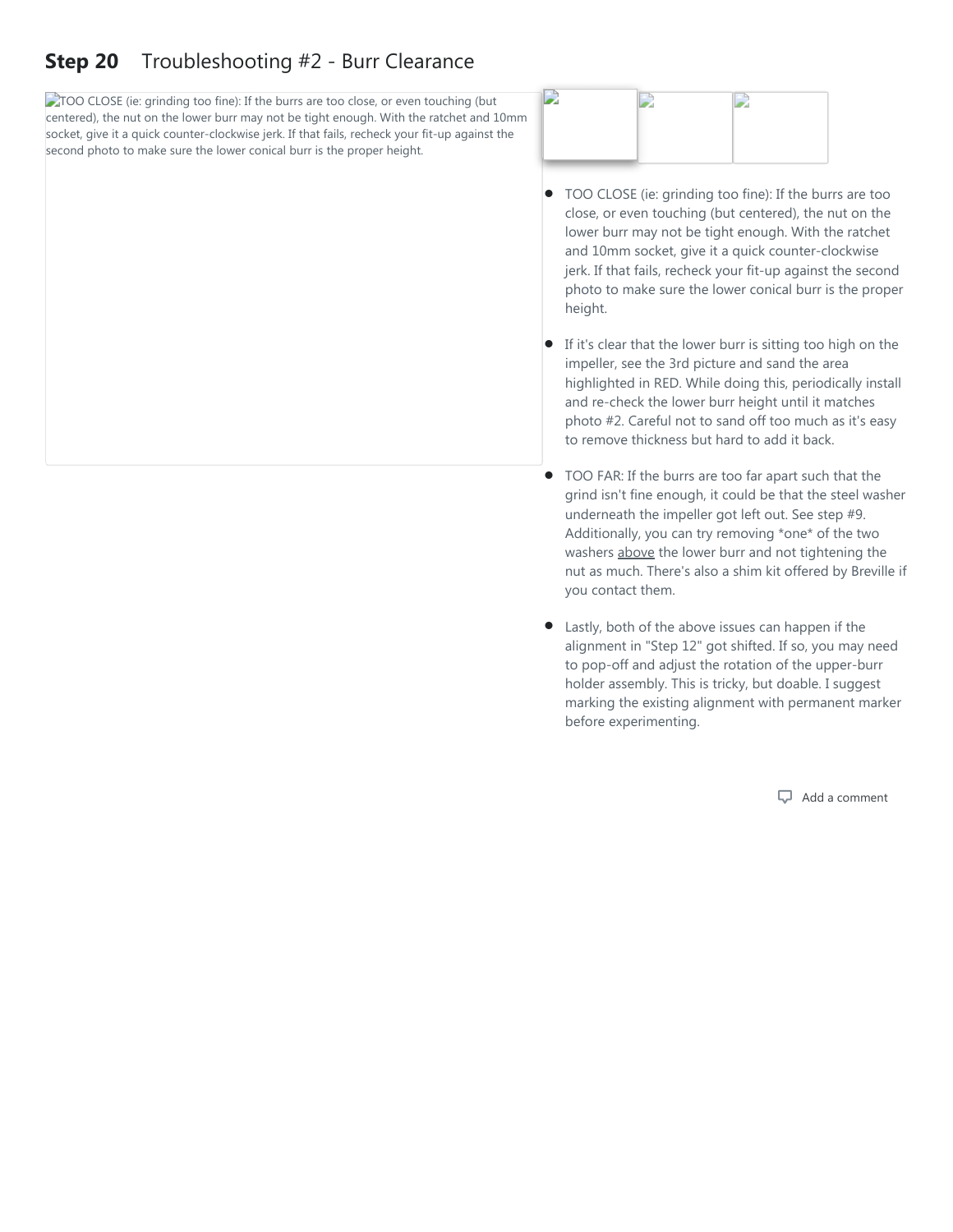## <span id="page-21-0"></span>**Step 21** [Troubleshooting #3: Horrible clacking sound when running \(Even](#page-21-0) without beans!)

**If** it sounds horrible when running (even without coffee beans) like this: https://www.youtube.com/watch?v=PcQcbHIP... then it's probably either a damaged torque limiter or a stripped drive gear. FYI: The situation in the video was the aftermath of a rock getting jammed in the burrs.

- If it sounds horrible when running (even without coffee beans) like this: https://www.youtube.com/watch? [v=PcQcbHIP... then it's probably either a damaged](https://www.youtube.com/watch?v=PcQcbHIPqx8) torque limiter or a stripped drive gear. FYI: The situation in the video was the aftermath of a rock getting jammed in the burrs.  $\bullet$
- I don't cover tear down all the way to the gear box. Step #9 is as close as I go. In the photo though there are 4 washer screws and 2 screws on the encoder. If you remove those you'll be well on your way to investigating the gear box.
- The options to fix either of these are not as well explored, so if there is damage here and you fix it successfully, post a comment below. FYI: Breville has a repair service for about \$90 and that may still be the best option in this situation.  $\bullet$
- The torque limiter may be "fixable" by stretching each of the radially-distributed springs about 2mm each. This should increase the torque at which it slips.
- The drive gear on the right has a potential source found by a user below (Thanks Dave Gordon!): [http://www.forumappliances.com/breville-...](http://www.forumappliances.com/breville-main-gear-for-bcg800-820-smart-grinder/) This is not yet verified to work, but the price is reasonable, so if you try it out and it works, post below so we can know!

**Q** 9 comments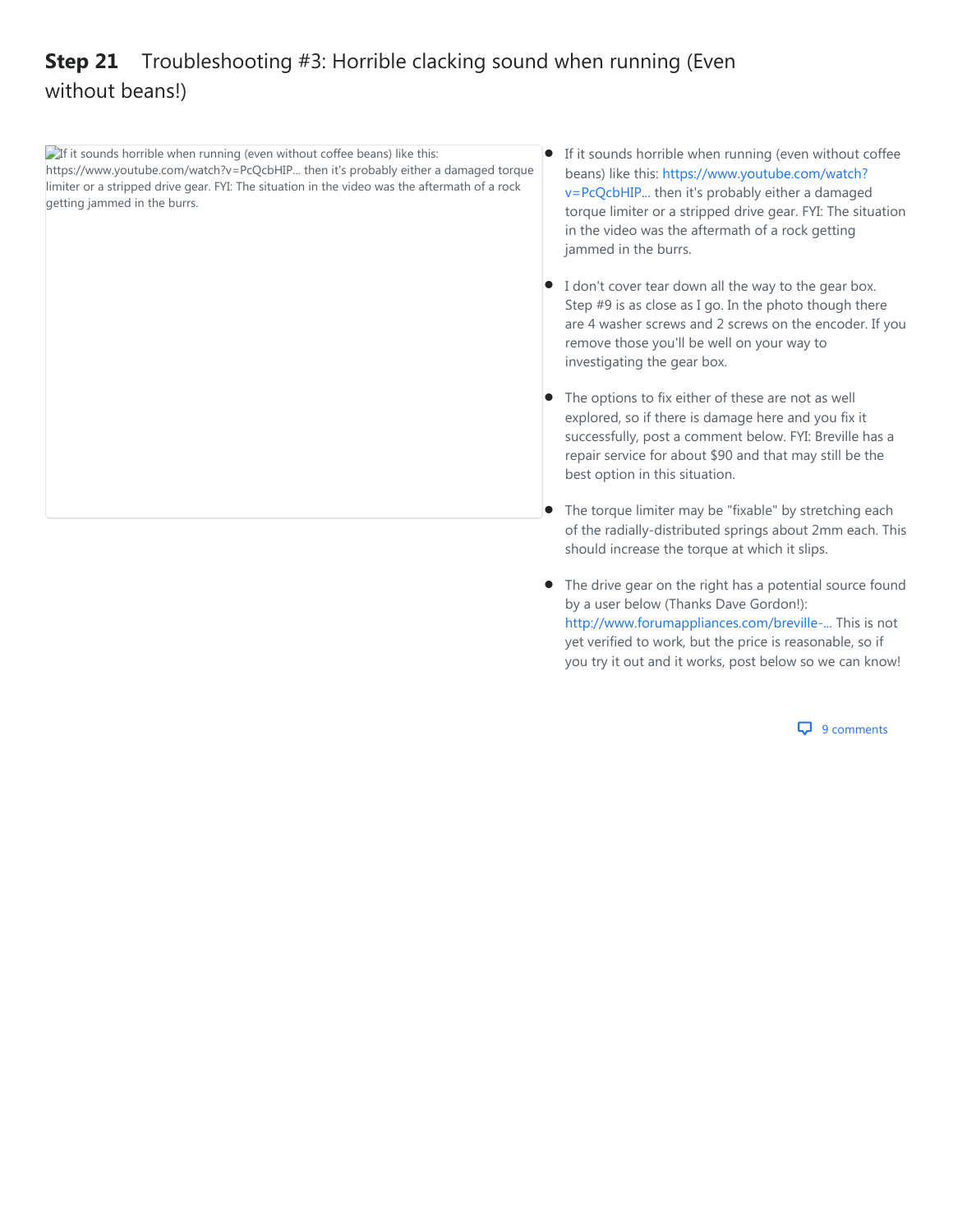#### <span id="page-22-0"></span>**Step 22** [Troubleshooting #4: Static Electrical Charge on Coffee Grounds](#page-22-0)

**Cocasionally a user reports statically charged coffee grounds coming out that seems to** defy the laws of gravity. They float up into the air and cling to things, making a mess!

- Occasionally a user reports statically charged coffee grounds coming out that seems to defy the laws of gravity. They float up into the air and cling to things, making a mess!
- Often it will stop on its own after the impeller gets a few days of use. It's a bit of a mystery however, I believe the issue arises mainly in dry climates, with certain beans in combination with the plastic impeller.  $\bullet$
- To fix the issue, simply give your impeller a scrub and rinse in the sink and then pat it down with a towel until dry.
- This slight bit of moisture seems to take care of static issues permanently. I suspect it gets us by until the impeller builds up a natural coat of coffee, which also serves to prevent static charge.
- [See also: https://www.youtube.com/watch?](https://www.youtube.com/watch?v=T0Dh1W40ILY) v=T0Dh1W40...

 $\overline{\mathbf{u}}$  5 comments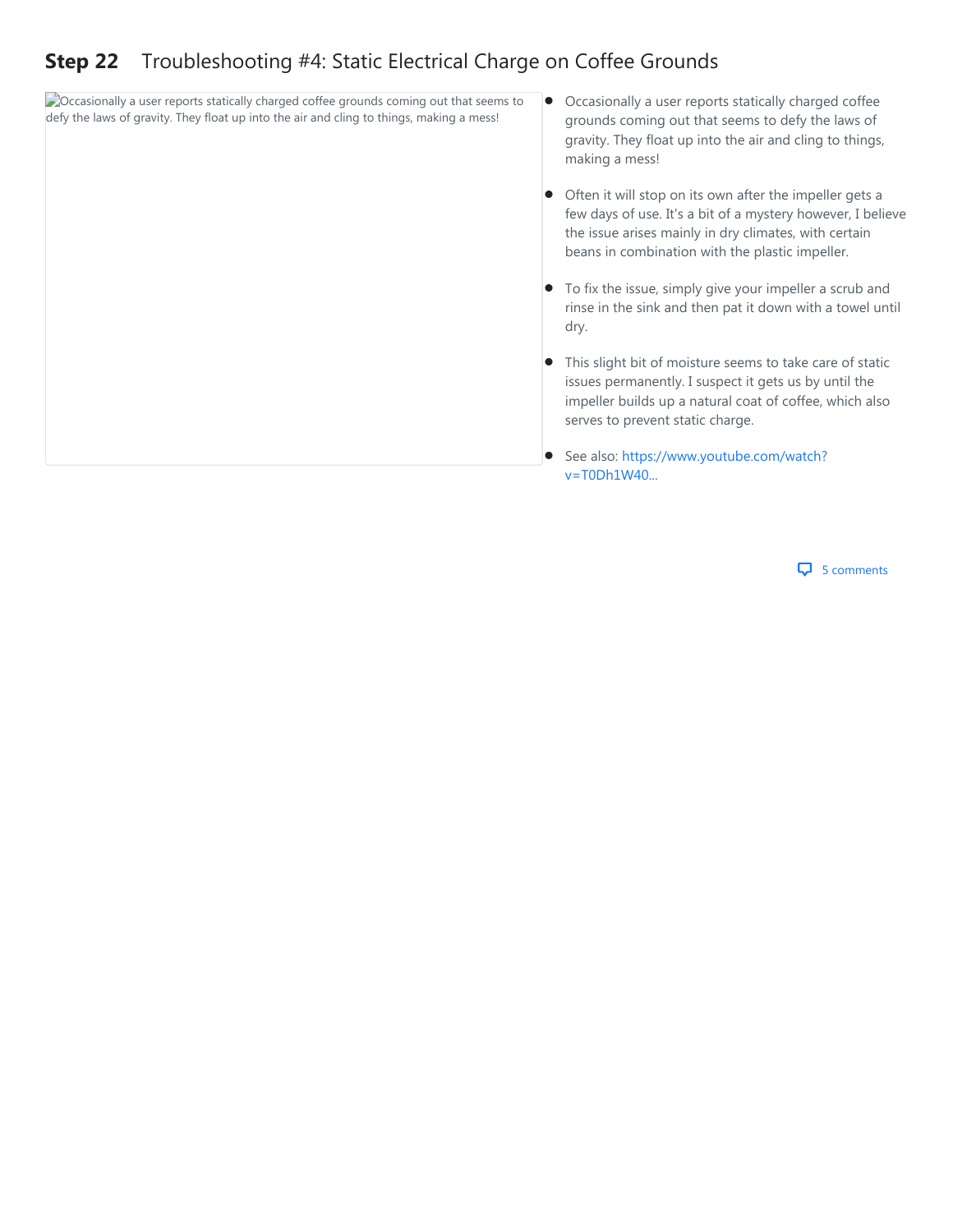# <span id="page-23-0"></span>**Step 23** [Troubleshooting #5: Clumpy Grounds or Little to Nothing](#page-23-0) Coming Out

 $\Box$  Some beans, especially the " roasted so dark it's nearly charcoal " variety can be way too oily. The characteristic is that rather than grind to a powder it turns to "paste" in the lower chamber. This is obviously bad, because it then comes out in clumps or not at all.

- Some beans, especially the "roasted so dark it's nearly charcoal" variety can be way too oily. The characteristic is that rather than grind to a powder it turns to "paste" in the lower chamber. This is obviously bad, because it then comes out in clumps or not at all.
- Clumpy grounds, for some reason tend to overshoot the portafilter and make a mess. I suspect this is because the large clump size has more mass, and comes out of the chute with too much momentum.  $\bullet$
- If you pull the upper burr, and see what looks like a nice smooth black surface where the impeller would normally be, then that's your sign.
- The Fix: Clean the lower chamber, or at least break up the cake of grounds, and switch to a less oily roast.